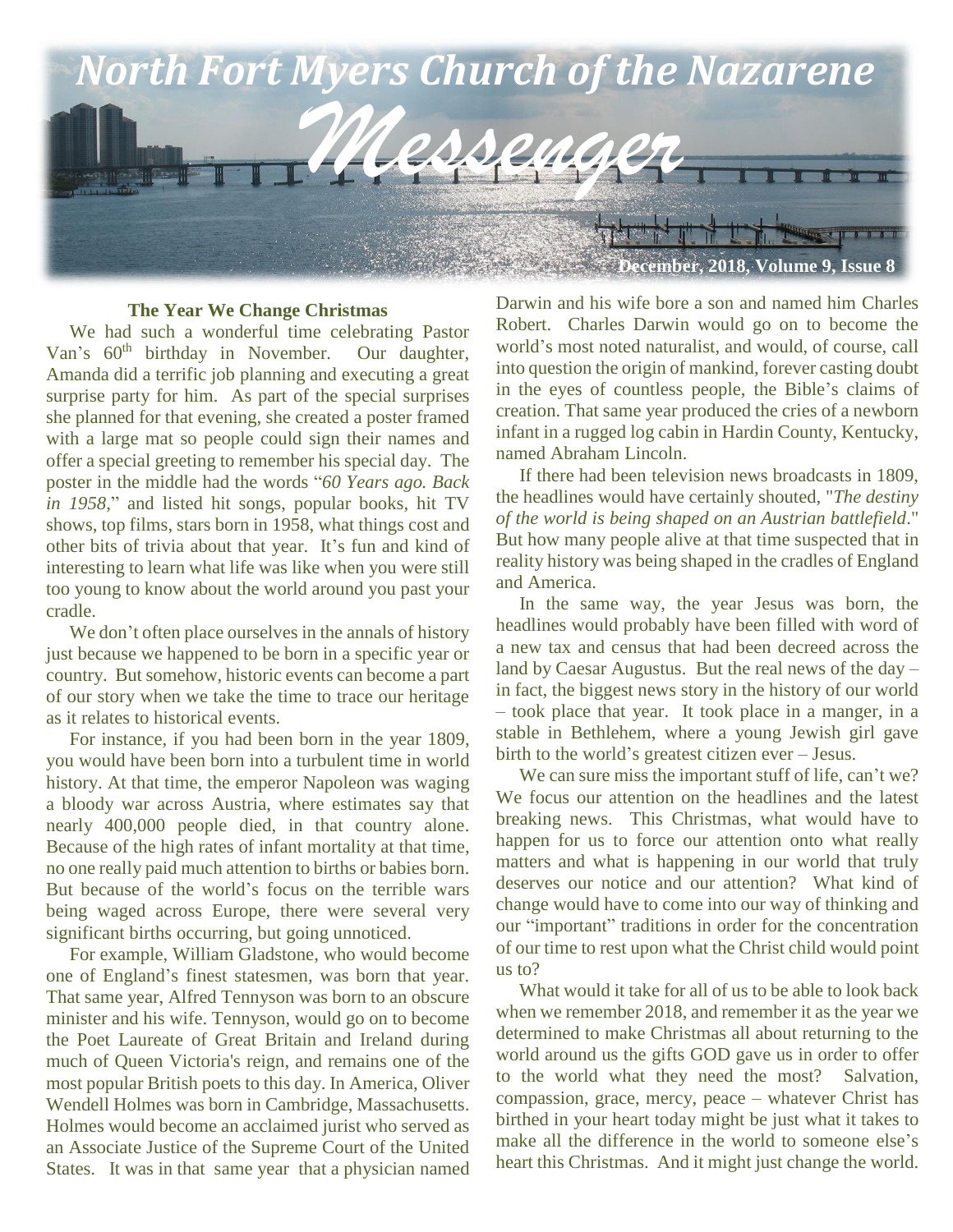**Prayer Needs:**

Dick & Janet VanSkyver Laurel Chapman Carl Baxter Jerry Parker & Family Mark Woodby Patrick Lindsey Craig Smith Dorothy Chapman Michael Romano **Ryan Woodby** Nick Kiser **Dan Bowker** Paul & Grace Boling Matthew Morgan Ida Chaplow Ardyth Eldridge Orion Predko Phoebe Barr Beth Kurland Mark & Kim Barr Sheryl Colie & Family Joseph Groves Eileen Massett Louis Perez Ernie Rybold Regina Williams Alice Daugherty Phyllis Obney Kenny & Gail Goodman Bonnie Rose Eileen Jennings Vanessa Hinckley Annie Krapu Ken Vandelinde Cody Church Country of Ukraine Steven Leo Janice O'Lynn Jeff Werling Betty Retter Sandy Reedy Pearl Buchkoski Jerry & Deane Werling The Nation of Israel Marlene Ryan Kitty Baxter George Smith Janet VanSkyver House of James Ministries A Youth Pastor Unsaved Loved Ones Our Church Leaders Our military, our leaders & our nation



# Harry Chapin Food Bank

Fighting Hunger, Feeding Hope

We need volunteers to help with the distribution on Wednesday, December 12, from 4:00 to 6:00 PM, to help with a variety of tasks. Please spread the word to anyone you think could benefit from this special outreach and join us as we partner to help those in need. Thank you for being the hands and feet of Jesus in North Fort Myers.

## **Birthdays & Anniversaries**

- **01 – James Boye**
- **05 – Jean Monroe**
- **11 – Jay Adams**
- **14 – Lee & Jean Monroe**
- **17 – Paul Bolling Brenda Loubier**
- **18 – Tim & Carole Dillehay**
- **19 – Marie Haddad Doug Haiflich Jerry Parker**
- **20 – Russell & Cloie Hall**
- **31 – Nancy Bastin**



LAMB'S Christmas Party Monday, Dec. 17  $6.30$  P.M. Bring a  $\$_{10}$  wrapped gift and a finger food or Christmas dessert to share. Bring a friend and plan to have lots of fun!

## **December Calendar**

- **16 – All Church Christmas Dinner**
- **17 – LAMB's Christmas Party**
- **24 – Christmas Eve Candlelight Communion Service – 6:00 P.M.**
- **25 – Christmas Day**

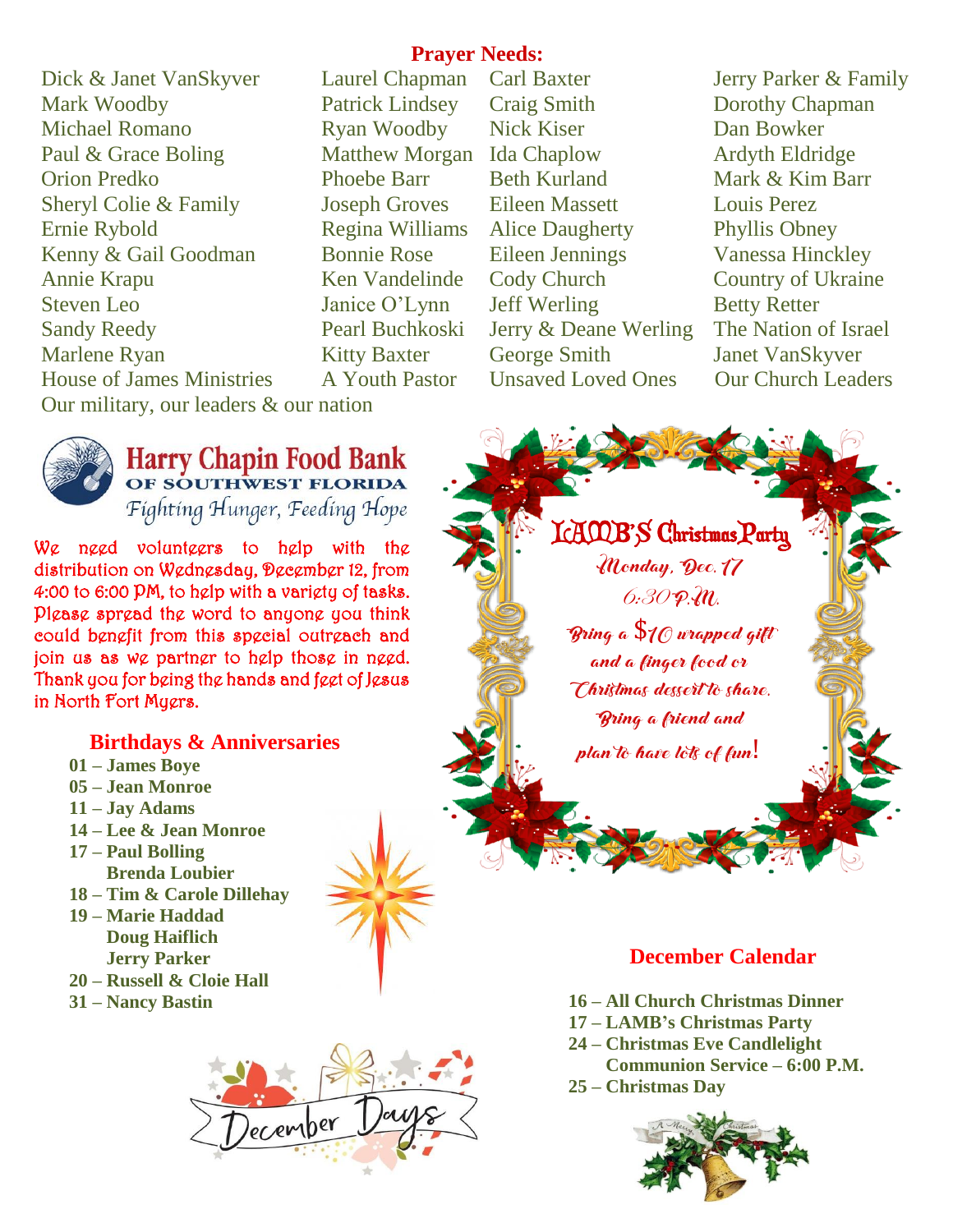

#### **A Call to Prayer and Fasting**

We have focused a lot recently about our church, country and world's need for revival and spiritual awakening, and how much we are all longing to experience spiritual renewal personally and corporately. Believing in the power of prayer and fasting as it relates to the release of power from the Holy

Spirit and believing it to be a powerful weapon given to us by the Lord to destroy the strongholds of evil that currently hold our world captive, and believing in its power to usher in revival, renewal and release, and to bring a great spiritual harvest of souls, we are calling our church to invest the first 21 days of 2019 to a concentrated time of prayer and fasting.

We are asking each of you to begin asking the Lord what he would have you sacrifice as you concentrate your time and attention on Him during these 21 days. It may be that you will want to fast all meals on a certain day each week, or a specific meal each day, or you may want to fast from watching television or from doing any unnecessary shopping or activity that you regularly do for recreation during that time period. The goal is to move into a more intimate relationship with GOD by eliminating distractions and making the denial of self a priority in order to hear from Him more clearly and honor Him more fully. What we are seeking is deeper fellowship with our Creator in order to do whatever we must to see revival released in our church and land.

We will be opening the church each day of those 21 days from 8 A.M. to noon, with the hope that as many of our people as possible will take the time to gather together and spend a concentrated time in prayer each day, seeking the Lord in His sanctuary. You can, of course choose to spend time in concentrated prayer at home or gathered with neighbors or friends. But our goal is to offer this time to the Lord in a collective effort to bring revival and spiritual awakening to our church and this country.